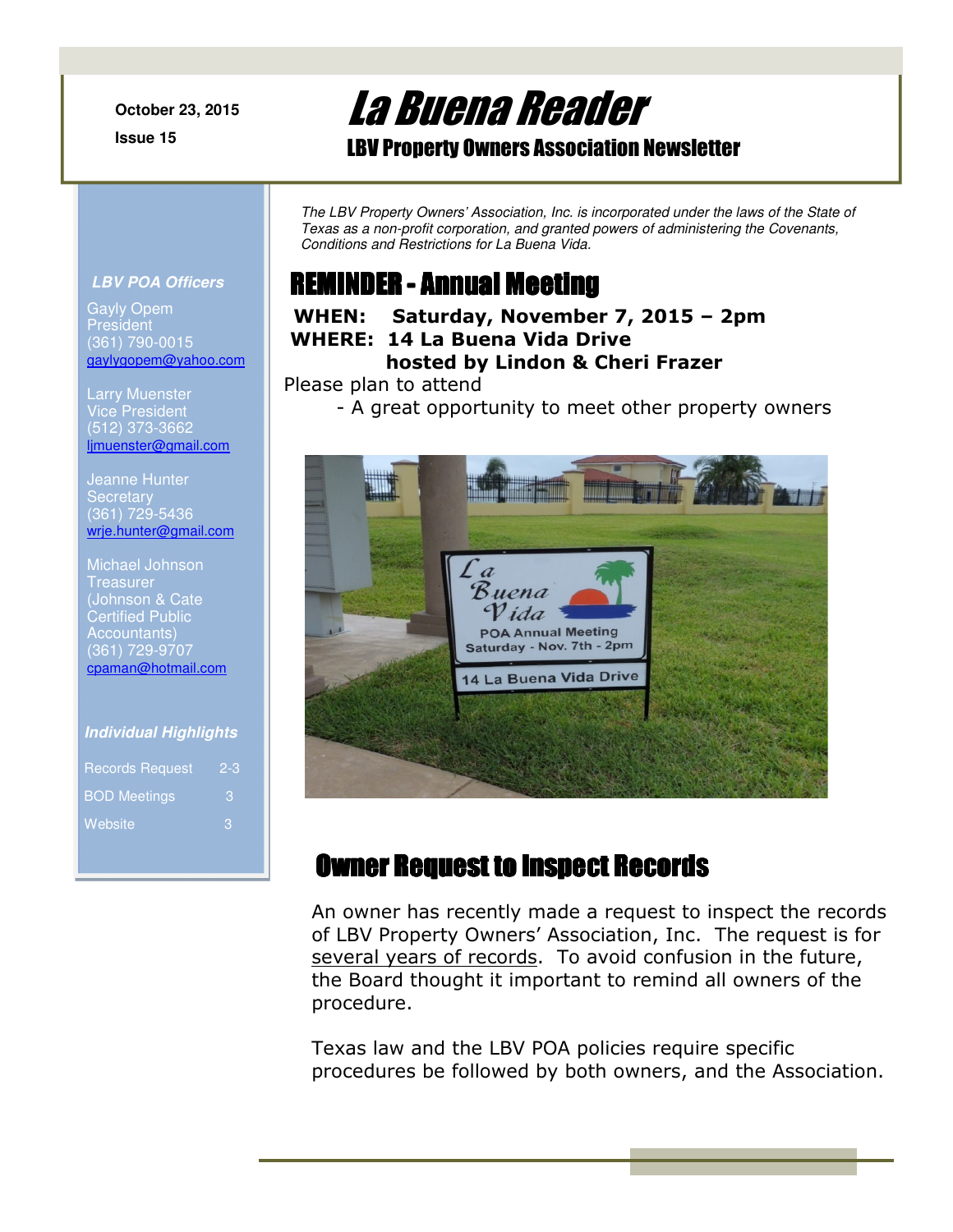### Owner Request to Inspect Records (continued)

#### **The Owner Must:**

• Send a certified letter to the mailing address listed on the Management Certificate. Our official mailing address is:

> LBV POA, c/o Johnson & Cate, 2602 HWY 35 N, Rockport, TX 78382

- The request must specify what records are to be inspected or copied.
- If the request is for more than 50 pages, the owner must pay the labor and overhead costs to locate, compile and print the requested documents.
- An estimate of the total charge is made, and must be paid before the records are made available.
- If the number of pages is less than 50, no charge.

#### **The Association Must:**

- Respond to the request within 10 business days. The records will be made available to review during the hours of 9:00am – 5:00pm, Monday through Friday with an appointment established with the office of Johnson & Cate.
- If the final charge is more of less than the estimated charge paid to view records, the Association must invoice the additional fee, or issue a refund, as necessary.
- A representative of Johnson and Cate must protect the integrity of the records, and will be present during the records review.

If copies are requested before or after the review, an additional fee for copies will be charged. The allowable fees are part of the policy approved by the Association in 2011.

#### **Architectural Committee**

**Chair**  *Randy Hunter (361) 205-3887 rockport.randy@gmail.com*

**Members**  *David Becker (361) 884-3613 dkbecker1137@sbcglobal.net*

*Byron Fields (361) 883-4721 Byron.Fields@att.net*

*Michael Zotzky (832) 656-4123 michaelzotzky@gmail.com* 

*Robert Opem (361) 790-0015 robertaopem@yahoo.com*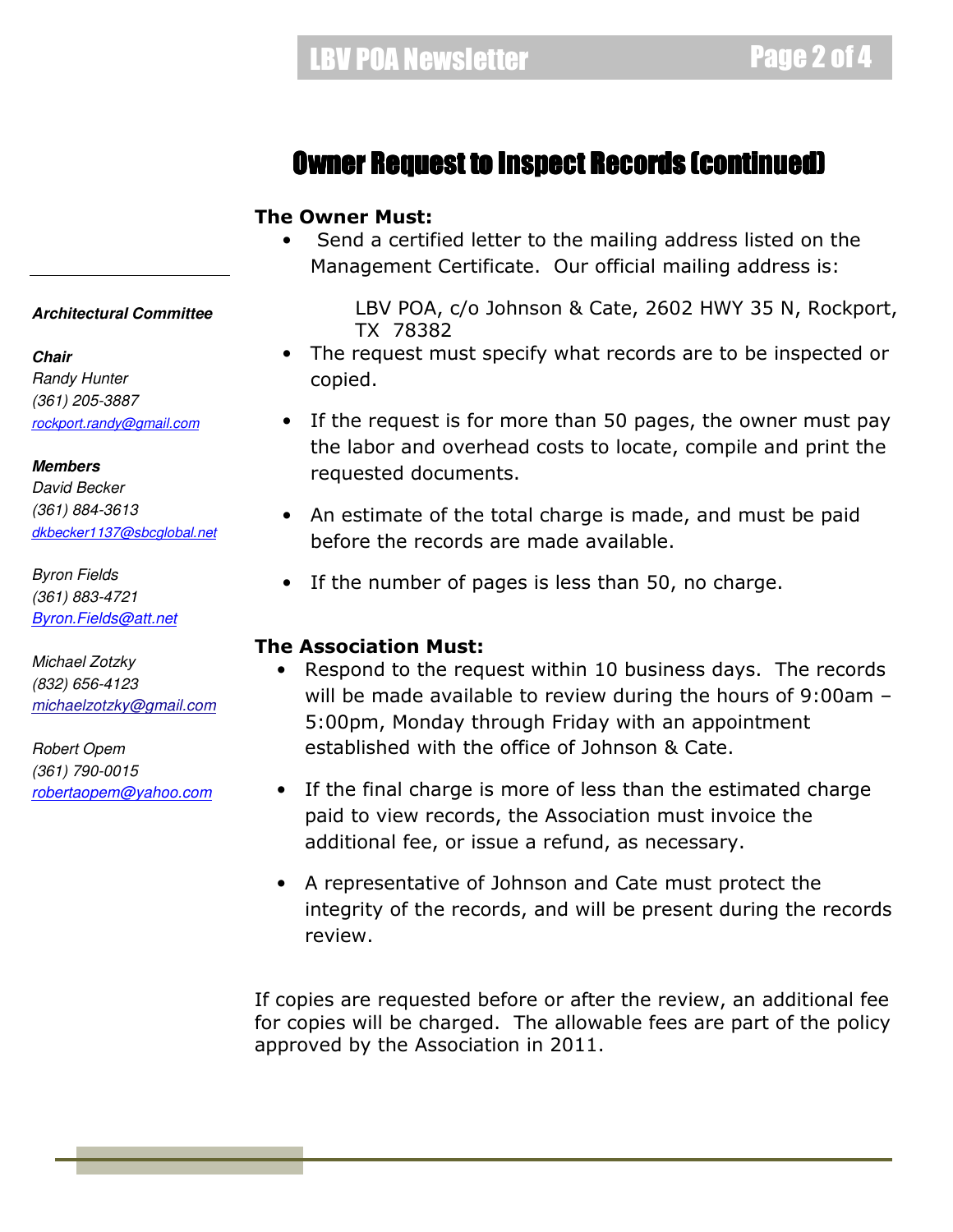### Owner Request to Inspect Records (continued)

The Association records consist of both electronic documents and paper documents. The original financial files are located at the office of Johnson and Cate. Most current financial files will be in the office, but older records may be located at an offsite storage area.

Minutes, prior year ballots, contracts, insurance policies, correspondence and various other documents are retained by the Secretary, Jeanne Hunter. These files again consist of electronic files on a computer, and paper documents. This is one reason that a charge to locate and compile the records is authorized by the law, and is included in our policy.

The Records Production Policy and the Records Retention Policy are available to review on the LBVPOA website.

### Monthly Board of Directors Meetings

The Association Board normally meets on the second Wednesday of each month. Due to the Veterans Day holiday, the next meeting will be on the 3<sup>rd</sup> Wednesday of November. All meetings are open to property owners of La Buena Vida.

#### **Next Board Meeting scheduled for Wednesday, November 18th Time: 5:00pm Place: 21 La Buena Vida – home of Gayly Opem**

c/o Johnson & Cate Certified Public Accountants 2602 Hwy 35 N Rockport, TX 78382

PHONE: (361) 729-9707

FAX: (361) 729-9729

E-MAIL: cpaman@hotmail.com

> We're on the Web! *See us at:*

## Website Update

Just a reminder that all of the "official" La Buena Vida documents – such as bylaws, restrictions, rules and policies – as well as the newsletters, are posted on the LBV website at www.lbvpoa.com. If there are any other items you would like to see included on the website – or even better yet, have pictures for us that are relevant – please contact one of the Officers.